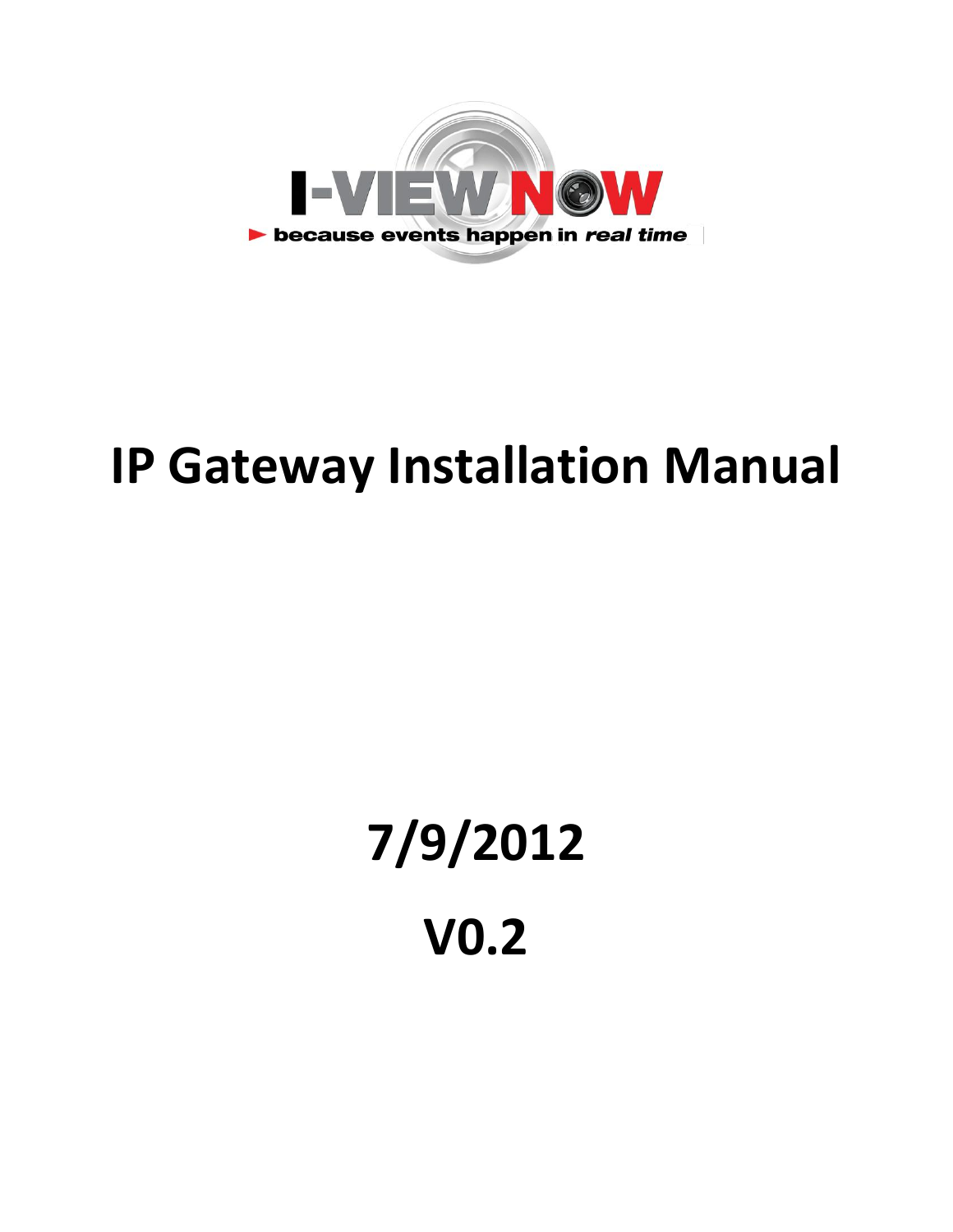## **Device Overview**



The IP Gateway allows TCP/IP network communication to the I-View Now web portal. Alarm inputs are N/O contacts and are used to signal Alarm events to I-View Now. In a typical installation, the Alarm System should close the corresponding circuit on the IP Gateway in the event of an Alarm. The use of a Relay Module is required for all installations. Failure to use a relay module voids the IP Gateway's warranty. Care must also be used when mounting the board inside the alarm panel. Double-sided mounting tape is recommended to prevent the solder points on the underside of the unit from grounding out on the can's metal housing.